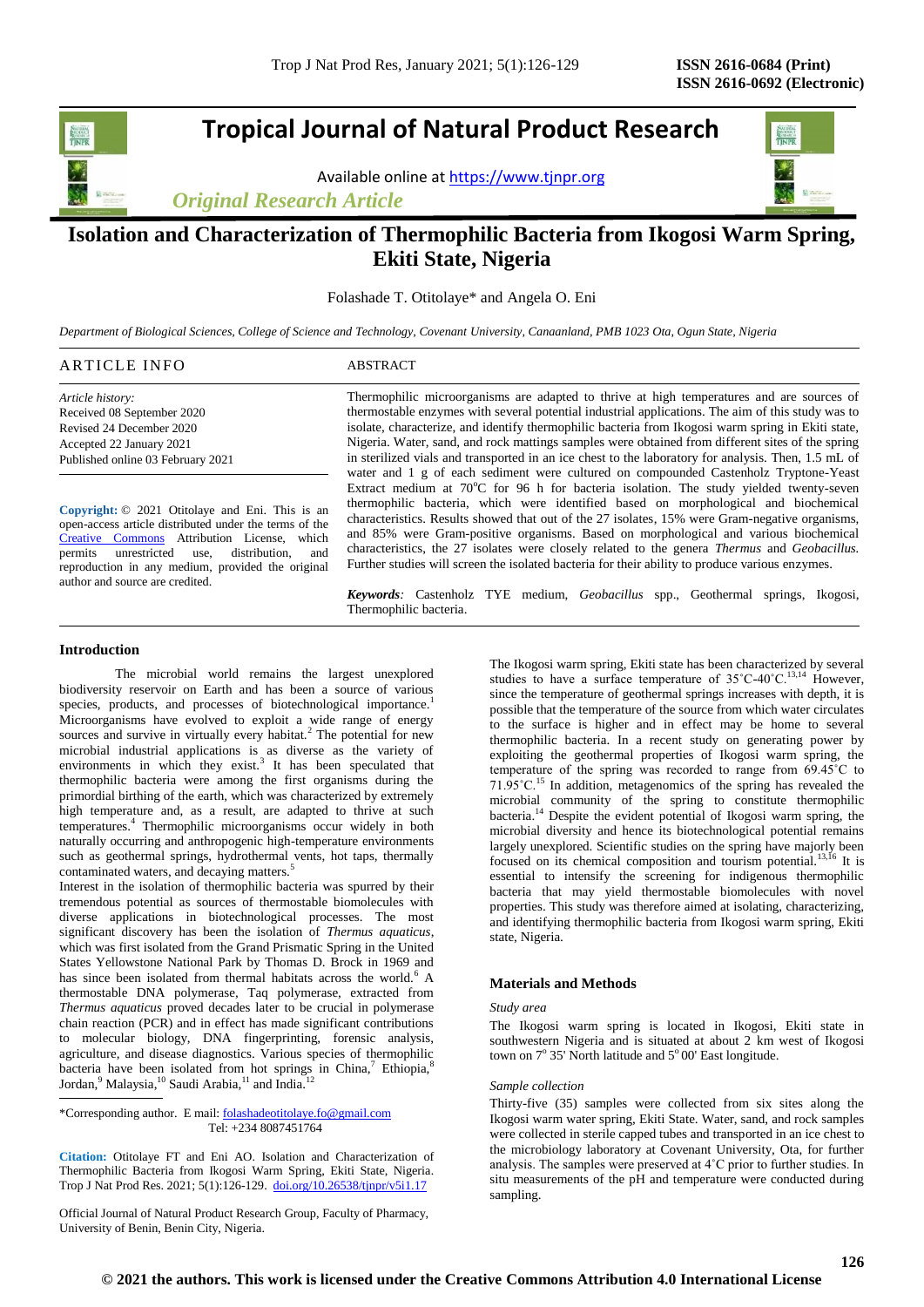# **ISSN 2616-0692 (Electronic)**

#### *Isolation of thermophilic bacteria*

The enrichment media used for isolation was the Castenholz Tryptone-Yeast Extract (TYE) medium.<sup>19</sup> The media was compounded according to Castenholz, (1969) with components procured from Sigma  $(USA)$ <sup>19</sup> One gram of sand samples/1.5mL of water samples/whole-rock were inoculated into 50mL of sterile Castenholz TYE medium and cultivated for 96 hours at 70˚C in a water bath (shaking at 150 rpm). Pure isolates were obtained by streaking the broth culture on Castenholz TYE media supplemented with 3% agar. Culture plates were placed in Ziplocs to avoid drying and incubated at 70˚C for 3-5 days just above the surface of a covered water bath. Pure cultures were then stored in the same media containing 25% glycerol at -80˚C.

#### *Morphological and Biochemical characterization of the isolates*

The obtained thermophilic isolates were observed for the following morphological features, namely: cell shape, colonial morphology, colony color, Gram staining, and spore staining. Various biochemical tests such as catalase, oxidase, urease, IMVIC, citrate, and sugar utilization tests were performed for the biochemical characterization of the isolates. The dendrogram of the morphological and biochemical characteristics of the obtained thermophilic isolates was computed using the Principal component analysis (PCA).



#### **Figure 1:** Location of Study.

(a) Map of Nigeria depicting Ekiti State (b) map of Ekiti State depicting Ikogosi (Adapted from Kukoyi, Tijani & Adedara, 2013<sup>17</sup>; Talabi,  $2013<sup>1</sup>$ 

#### **Results and** D**iscussion**

Thermophilic organisms are heat-loving microorganisms that thrive at temperatures above 45˚C. Their thermostability is speculated to be a result of cellular and subcellular adaptations.<sup>20</sup> In this study, a total of 35 warm spring samples were investigated for the presence of thermophilic bacteria. The pH and surface temperature at the points of sample collection were observed to range from 4.91–5.99 and 33.4˚C-35.5˚C, respectively (Table 1). A total of 27 isolates were obtained on cultivation at 70˚C for 96 hours. The ability of the isolates to grow at such temperatures indicates that they are thermophilic. Similar studies have yielded thermophilic strains on cultivation at the same temperature. $8,21$  In this study, all the sample types (water, sand, and rock mattings) yielded thermophilic isolates, and all 27 isolates yielded creamy non-motile colonies. Gupta (2011) has also reported the isolation of thermophilic bacteria from water, sand, and rock mattings obtained from geothermal springs in India.<sup>6</sup> Microscopic characterization of the isolates was carried out using Gram's reaction, spore staining, shape, and motility (Plate 1). Results revealed that out

of the 27 isolates, 77.8% were spore formers while 22.2% were nonspore formers. Twenty-three isolates were observed to be Grampositive, while four isolates were found to be Gram-negative (Table 2). Bergey's manual of systematic bacteriology was used for the identification and classification of the isolates based on their morphological and biochemical characteristics (Table 2). Isolates were observed to be members of the genera *Thermus* and *Geobacillus*. 22 Similar to the results from this study, thermophilic isolates of the genera *Thermus* and *Geobacillus* have been recovered from other hot springs.<sup>21,23</sup> Indeed, Wolella and Tilahun (2020) suggested that *Geobacillus* spp. and *Thermus* spp. are probably the most frequently isolated thermophilic bacteria from hot springs.<sup>8</sup> In the current study, *Geobacillus* spp. were more frequently isolated (85%) than *Thermus* spp. (15%) and this may be due to its ability to form endospores. The dendrogram of the morphological and biochemical characteristics of the 27 thermophilic bacterial isolates from Ikogosi warm spring showed two clusters (A and B). The first cluster (A) included 4 bacterial isolates corresponding to *Thermus* spp. while the second cluster (B) contained 23 bacterial isolates corresponding to *Geobacillus* spp. (Figure 1).

**Table 1:** Temperature and pH of sample collection site

| Point   | Temperature $(^{\circ}C)$ | рH   |
|---------|---------------------------|------|
| Point 1 | 35.5                      | 5.99 |
| Point 2 | 35                        | 5.96 |
| Point 3 | 35                        | 5.63 |
| Point 4 | 33.9                      | 4.91 |
| Point 5 | 34.5                      | 5.13 |
| Point 6 | 33.4                      | 4.96 |



**Plate 1**: Macroscopic and Microscopic characterization of thermophilic bacteria obtained from Ikogosi warm spring. **(a)** Bacterial culture on Castenholz TYE media **(b)** Gram Stain at 100x magnification **(c)** Spore stain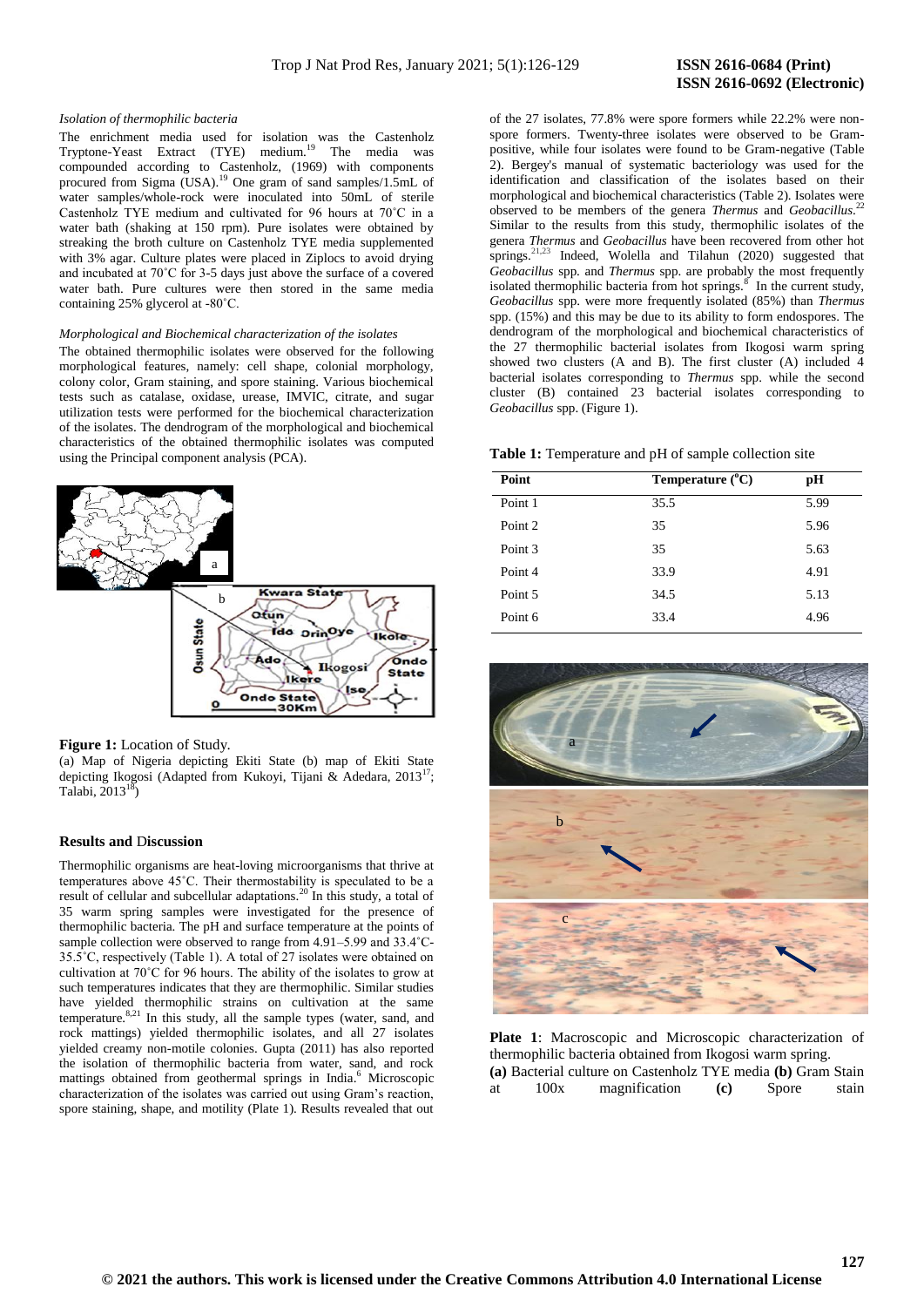#### **IMVIC Fermentation S/no Isolate Microscopic characteristics** Spore formation Gram's reaction Gram's reaction Spore formation Presumptive Identification Presumptive Texture Motility Catalase Oxidase Glucose Sucrose Lactose Urease Shape Indole Citrate Color MR  $\beta$  $_{\rm H2}$ 1 W1a C S + Rods + - + + + - - - - - + - - *Geobacillus sp.* 2 W1c C S + Rods + - + + - - - - - + + - - *Geobacillus sp.* 3 S1 C S + Rods + - - - + - - - - - - - - *Geobacillus sp.* 4 RM1 C S + Rods + - + + - - - - - - + - - *Geobacillus sp.* 5 W2b C S + Rods - - + + + - - - - - + - - *Geobacillus sp.* 6 S2 C S + Rods + - + + - - - - - + + + - *Geobacillus sp.* 7 RM2 C S + Rods - - + - + - - - - + + - - *Geobacillus sp.* 8 W3b C S - Rods - - + + + - - - - + + - - *Thermus sp.* 9 W3c C I - Rods + - + + + - - - - + + - - *Thermus sp.* 10 S3 C S + Rods + - + + + - - - - + + - - *Geobacillus sp.* 11 RM3 C I - Rods - - + + + - - - - - + - - *Thermus sp.* 12 W4a C S + Rods + - + + + - - - - - + - - *Geobacillus sp.* W4b C S + Rods + - + + + - - - - + + + - *Geobacillus sp.* 13 14 S4a C I + Rods + - + + - - - - - - - - - *Geobacillus sp.* 15 S4b C I + Rods + - + + + - - - - - - - - *Geobacillus sp.* 16 W5a C S + Rods - - + + - - - - - - - - - *Geobacillus sp.* 17 S5a C S + Rods + - + + + - - - - - + - - *Geobacillus sp.* 18 S5b C S - Rods - - + + + - - - - - + + - *Thermus sp.* RM5 C S + Rods + - + + + - - - - - + - - *Geobacillus sp.* 19 20 W6a C I + Rods + - + + + - - - - - + - - *Geobacillus sp.* 21 W6b C S + Rods + - + + + - - - - - + - - *Geobacillus sp.*  $22$ W6c C I + Rods + - + + + - - - - + + - - *Geobacillus sp.* 23 RM6 C S + Rods + - + + + - - - - - + + - *Geobacillus sp.* 24 W7a C S + Rods + - + + + - - - - + + + - *Geobacillus sp.* 25 W7b C S + Rods + - + + + - - - - + + - - *Geobacillus sp.* 26 S7 C S + Rods + - + + + - - - - + + - - *Geobacillus sp.* 27 S8 C S + Rods + - + + + - - - - - + - - *Geobacillus sp.*

# **Table 2:** Microscopic and biochemical characteristics of the 27 thermophilic isolates

**Key:** Isolates **W**: isolates from water samples; **S**: Isolates from sand; **RM**: isolates from rock matting; Color **C**: creamy; Texture **S**: Smooth, **I**: Irregular



**Figure 2:** Dendrogram of the morphological and biochemical characteristics of 27 bacterial isolates from Ikogosi warm spring constructed using Principal Component Analysis (PCA). **(A)** Four bacterial isolates corresponding to *Thermus* spp. **(B)** Twenty-three bacterial isolates corresponding to *Geobacillus* spp.